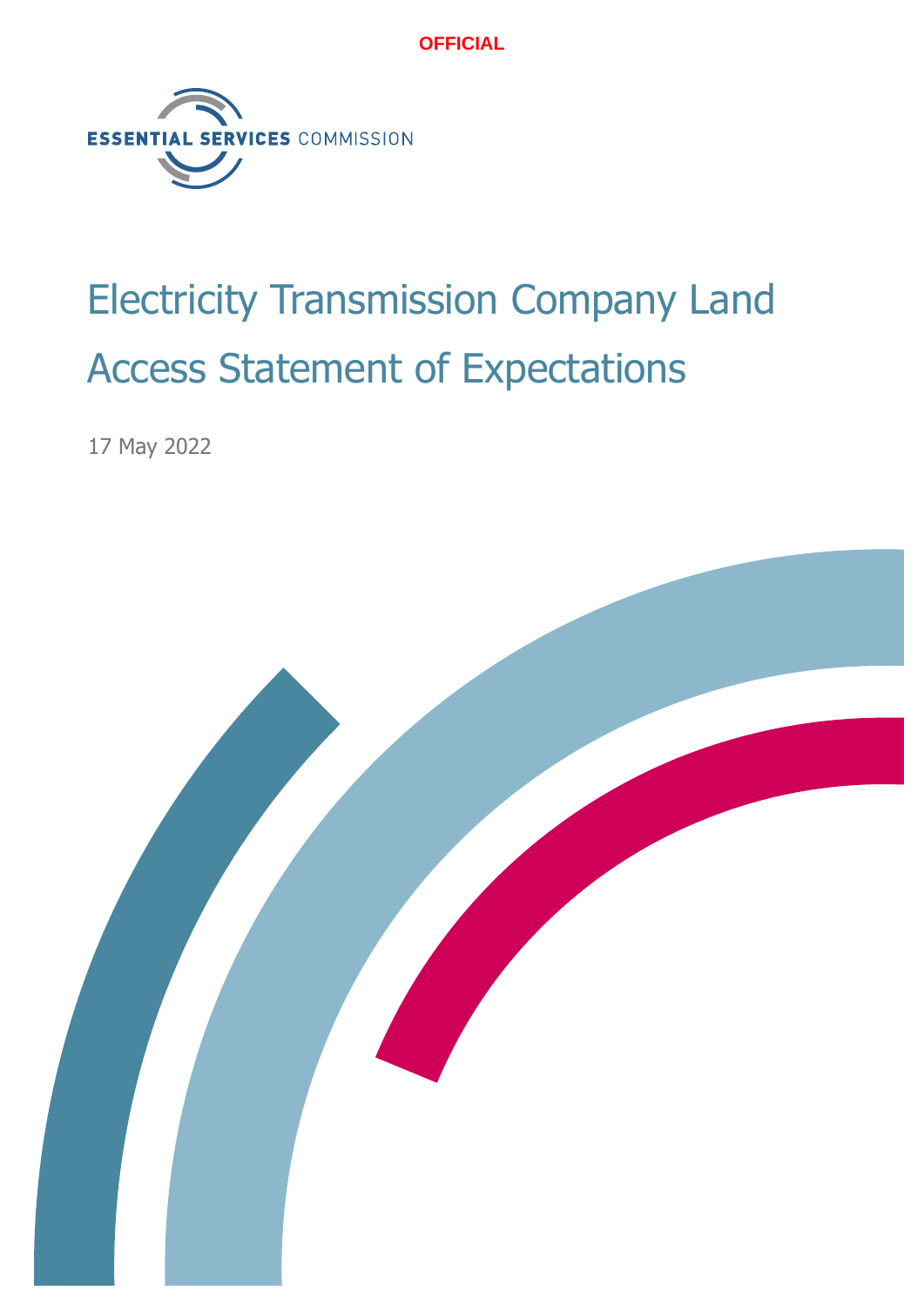#### **An appropriate citation for this paper is:**

Essential Services Commission 2022, Electricity Transmission Company Land Access Statement of Expectations, 17 May

#### **Copyright notice**

© Essential Services Commission, 2022



This work, Electricity Transmission Company Land Access Statement of Expectations, is licensed under a Creative Commons Attribution 4.0 licence [creativecommons.org/licenses/by/4.0]. You are free to re-use the work under that licence, on the condition that you credit the Essential Services Commission as author, indicate if changes were made and comply with the other licence terms.

The licence does not apply to any brand logo, images or photographs within the publication.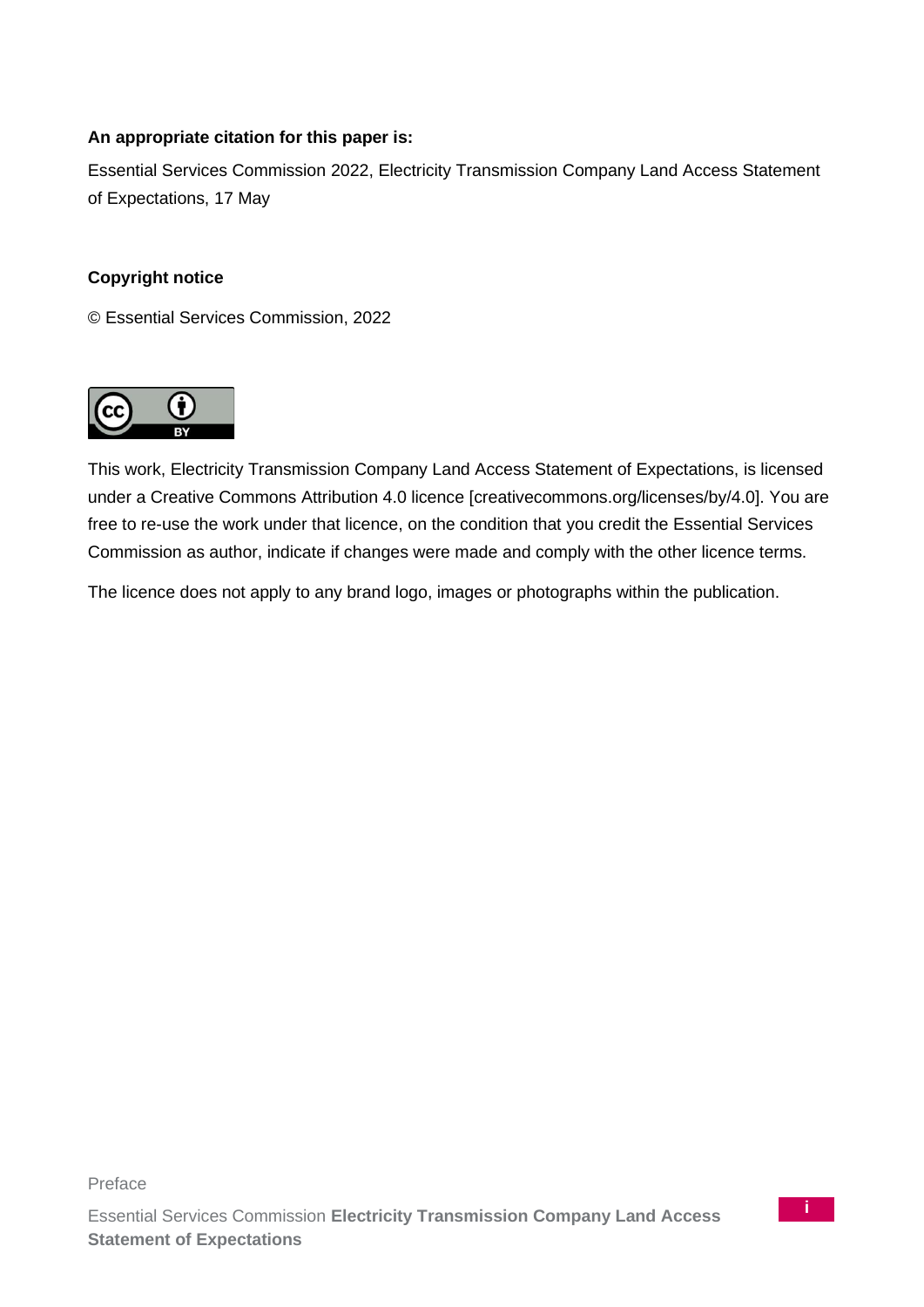# 1. About this statement of expectations

## **1.1. Purpose**

- 1.1.1 The objective of this statement is to establish the commission's clear expectations of Victorian electricity transmission licence holders when a licensee accesses private land under its powers derived from section 93 of the Electricity Industry Act 2000 (the Act).<sup>1</sup> Section 93 of the Act can be found in Appendix A of this document.
- 1.1.2 This statement of expectations seeks to achieve a balance between the statutory right for licensed electricity corporations to access private lands where necessary to provide their essential services, and the rights of those interested in the land affected by that exercise of power. It promotes effective engagement between landowners and parties  $interested$  in land<sup>2</sup> and electricity transmission companies as critical partners in the delivery of major energy projects, and provision of essential transmission services.

## **1.2. Date of effect**

This statement of expectations takes effect on 1 June 2022.

## **1.3. Application**

- 1.3.1 This statement of expectations applies to holders of electricity transmission licences issued by the commission under section 19 of the Act (electricity transmission companies) that are eligible to utilise powers derived under section 93 of the Act.
- 1.3.2 This statement of expectations applies to private land access by electricity transmission companies under the statutory power derived from section 93 of the Act during all stages of a transmission project lifecycle (that is, planning, investigation, construction, maintenance and operation).
- 1.3.3 This statement of expectations applies to greenfield sites relating to major transmission projects. A greenfield site is a site without existing transmission assets.

<sup>1</sup> It is noted that the power under section 93 of the Act may be exercised by electricity corporations, which includes distribution companies, transmission companies and generation companies. This statement of expectations only applies to transmission companies at this time, though a future code of practice may have a broader scope.

 $2$  The term 'parties interested in land' means a person with a proprietary interest in land, such as a tenant with a leasehold interest in the land or a purchaser of land pursuant to a contract of sale.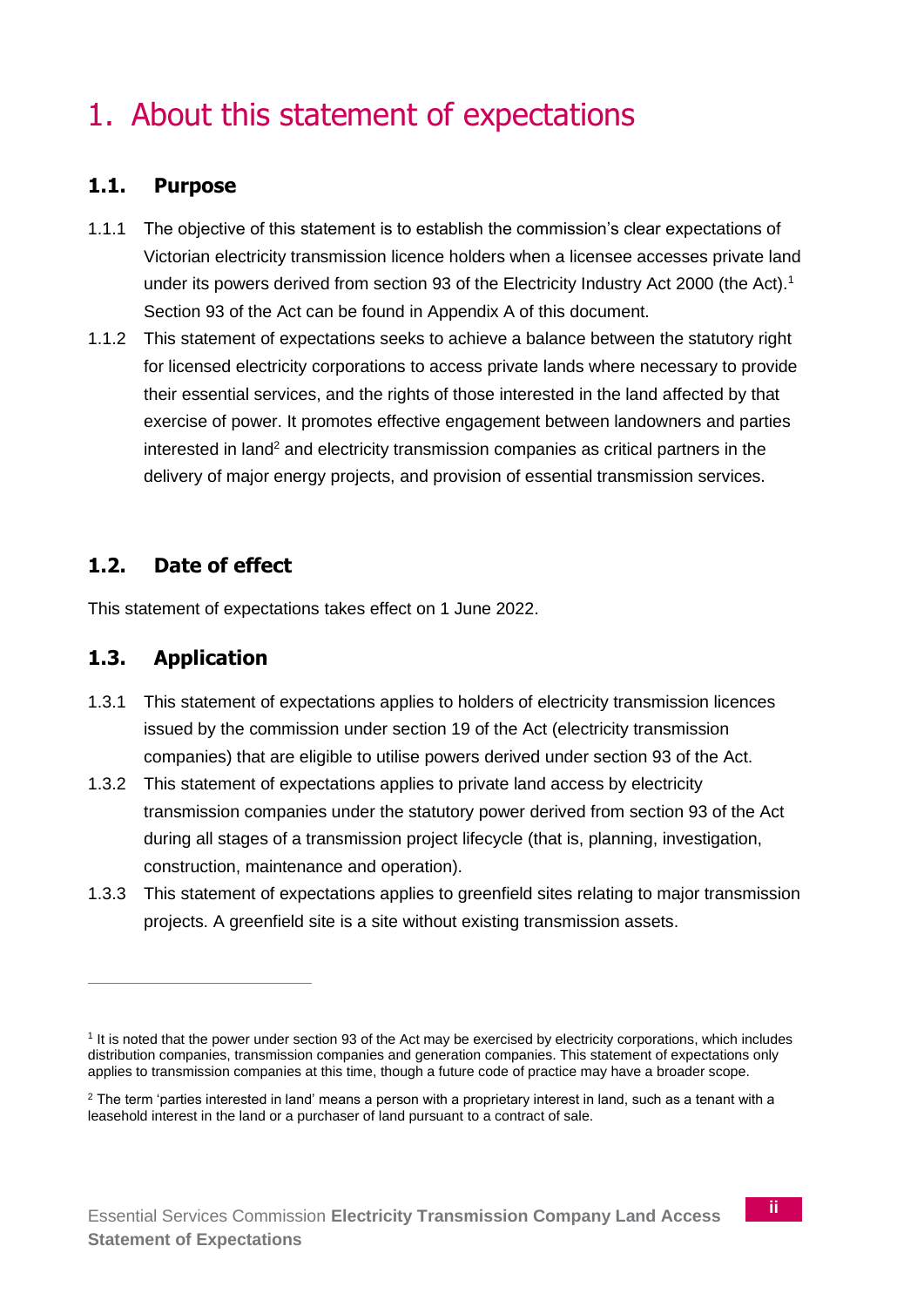- 1.3.4 A landowner or party interested in land and an electricity transmission company may reach agreement on the terms and conditions on which the electricity transmission company may access land. If agreement is not reached, an electricity transmission company may access the land pursuant to section 93(1), which enlivens a statutory right to compensation.<sup>3</sup>
- 1.3.5 Though this statement of expectations does not apply to voluntary agreements entered into by an electricity transmission company and landowner or party interested in land, the commission expects that in developing such agreements, an electricity transmission company will be guided by the principles set out in this statement.

## **1.4. Changes to this statement**

This statement of expectations is an interim measure, pending the commission's future development of a Code of Practice under Part 6 of the Essential Services Commission Act 2001 in relation to land access.

## **1.5. Reporting outcomes**

The commission will require relevant electricity transmission companies to report outcomes achieved in meeting the expectations set out in this statement. Information about how the expectations are being adhered to will be reported publicly and compliance levels will be taken into account by the commission in its approach to a Code of Practice.

<sup>&</sup>lt;sup>3</sup> See section 93(2) of the Act, Appendix A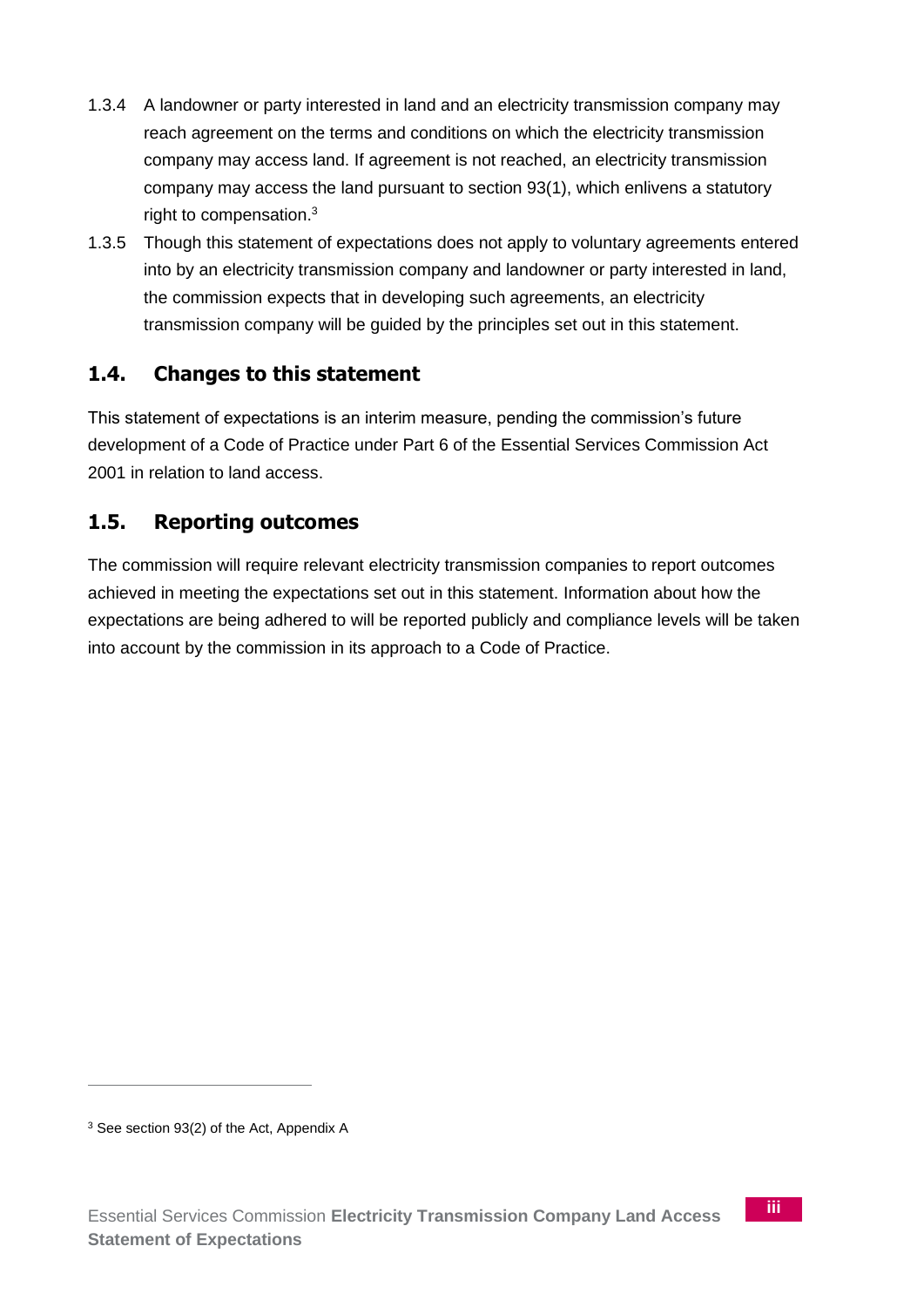## 2. General principles for land access

The following table details general principles that the commission expects to apply to all instances of private land access undertaken by an electricity transmission company under the statutory power derived from section 93 of the Act, together with examples of actions by an electricity transmission company to give effect to the principles.

The commission also expects an electricity transmission company to consider applying these principles as minimum requirements where an electricity transmission company enters into a voluntary agreement negotiated with a landowner or with a person interested in the relevant land, to access private land for transmission purposes.

These principles apply to greenfield sites relating to major transmission projects.<sup>4</sup>

#### **General Principle**

#### 1 **Comply with this statement of expectations**

An electricity transmission company will comply with this statement of expectations, and with any additional access terms and conditions agreed in writing with landowners or parties interested in land.

|   | Approach to communication and engagement                                                                                                                                                                           | <b>Examples of actions by electricity</b><br>transmission companies                                                     |
|---|--------------------------------------------------------------------------------------------------------------------------------------------------------------------------------------------------------------------|-------------------------------------------------------------------------------------------------------------------------|
| 2 | Ensure staged, timely engagement and<br>consultation                                                                                                                                                               | As early as is practicable in the<br>planning process, publish details of the<br>project, timeline, and key milestones, |
|   | An electricity transmission company will undertake<br>staged, timely, relevant and appropriate engagement<br>and consultation with landowners and parties<br>interested in land potentially affected by a proposed | and update these as information<br>changes.                                                                             |
|   | greenfield transmission project.                                                                                                                                                                                   | Outline the electricity transmission<br>company's commitments and<br>landowners' rights in plain English                |

<sup>4</sup> A greenfield site is as a site without existing transmission assets.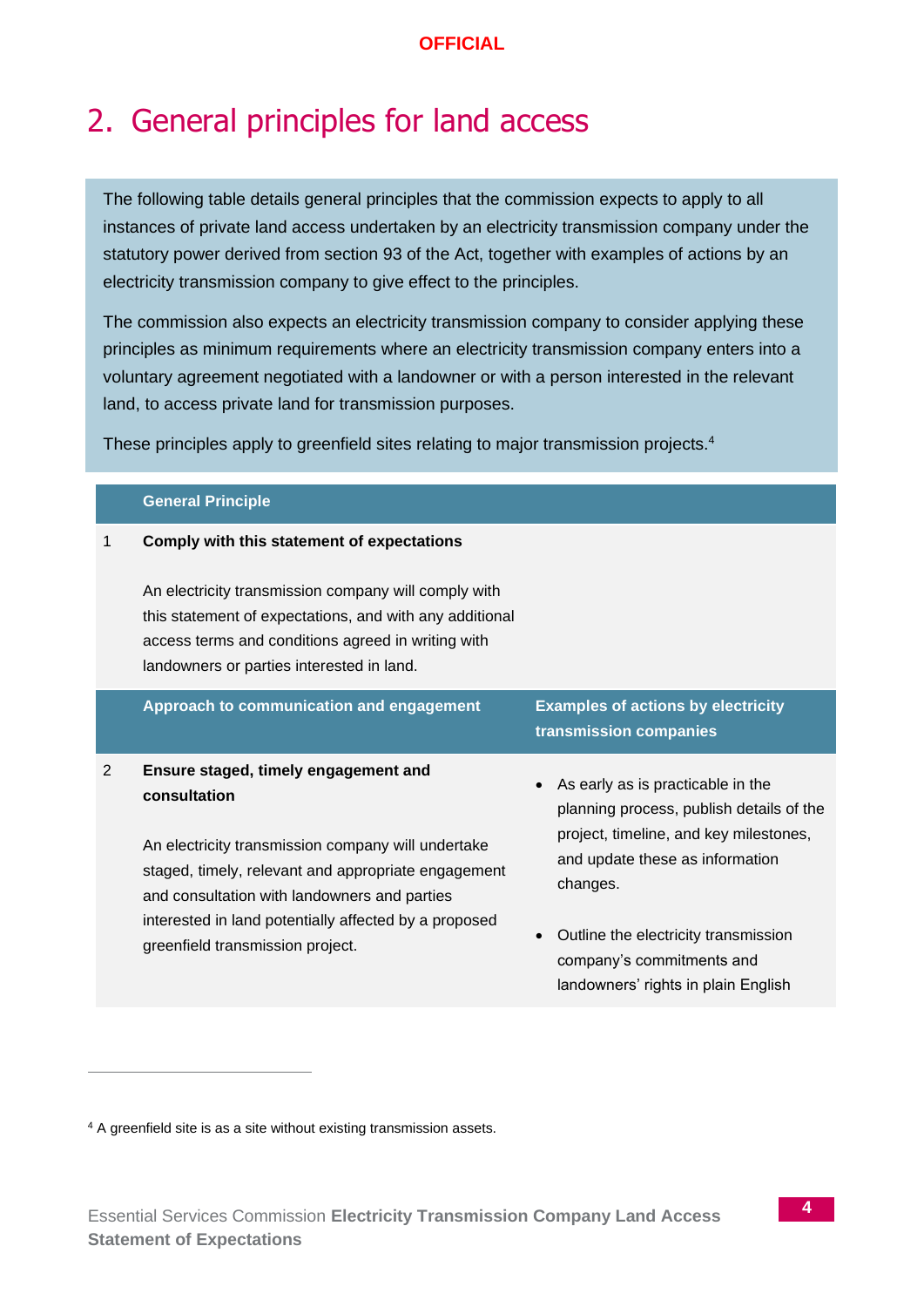| Explain what landowner input is likely<br>to be needed and why, and at what<br>stages of the project.<br>Provide timely updates and additional<br>details as necessary to inform affected<br>landowners on project progress.<br>3<br>Be accessible and responsive<br>Provide a designated person, such as a<br>'land liaison officer', for each<br>An electricity transmission company will provide<br>landowner.<br>affected landowners with an accessible point of contact<br>in the company. They will be available to respond to<br>Provide a 24/7 contact number.<br>questions and address issues promptly during all<br>stages of a transmission project.<br>Use accessible, readable communications<br>4<br>Ensure all materials are written in plain<br>English, concise and easy to follow.<br>All written electricity transmission company<br>Avoid use of legal language.<br>communication materials regarding land access must<br>be readable and readily accessible by those affected<br>Ensure all material is readily<br>$\bullet$<br>by a transmission project.<br>accessible. General information may be<br>published on an electricity transmission<br>company's website, notifications placed<br>in local papers or other media where<br>warranted, and letters or emails sent to<br>affected landowners.<br>Provide links to translation services in<br>communications.<br><b>Employ respectful two-way communication</b><br>5<br>Conduct all communication<br>collaboratively, sensitively and<br>An electricity transmission company will communicate<br>respectfully. This includes formal<br>openly and honestly, and act respectfully and<br>correspondence with landowners.<br>collaboratively with landowners and other parties<br>interested in land affected by its proposed land access.<br>Ensure that anyone who engages with<br>landowners from or on behalf of the<br>Wherever possible, an electricity transmission<br>electricity transmission company has<br>company will incorporate landowner feedback into its<br>training in appropriate and effective<br>decisions regarding proposed land access. |  |  |
|----------------------------------------------------------------------------------------------------------------------------------------------------------------------------------------------------------------------------------------------------------------------------------------------------------------------------------------------------------------------------------------------------------------------------------------------------------------------------------------------------------------------------------------------------------------------------------------------------------------------------------------------------------------------------------------------------------------------------------------------------------------------------------------------------------------------------------------------------------------------------------------------------------------------------------------------------------------------------------------------------------------------------------------------------------------------------------------------------------------------------------------------------------------------------------------------------------------------------------------------------------------------------------------------------------------------------------------------------------------------------------------------------------------------------------------------------------------------------------------------------------------------------------------------------------------------------------------------------------------------------------------------------------------------------------------------------------------------------------------------------------------------------------------------------------------------------------------------------------------------------------------------------------------------------------------------------------------------------------------------------------------------------------------------------------------------------------------------------------------------------------------------|--|--|
|                                                                                                                                                                                                                                                                                                                                                                                                                                                                                                                                                                                                                                                                                                                                                                                                                                                                                                                                                                                                                                                                                                                                                                                                                                                                                                                                                                                                                                                                                                                                                                                                                                                                                                                                                                                                                                                                                                                                                                                                                                                                                                                                              |  |  |
|                                                                                                                                                                                                                                                                                                                                                                                                                                                                                                                                                                                                                                                                                                                                                                                                                                                                                                                                                                                                                                                                                                                                                                                                                                                                                                                                                                                                                                                                                                                                                                                                                                                                                                                                                                                                                                                                                                                                                                                                                                                                                                                                              |  |  |
|                                                                                                                                                                                                                                                                                                                                                                                                                                                                                                                                                                                                                                                                                                                                                                                                                                                                                                                                                                                                                                                                                                                                                                                                                                                                                                                                                                                                                                                                                                                                                                                                                                                                                                                                                                                                                                                                                                                                                                                                                                                                                                                                              |  |  |
|                                                                                                                                                                                                                                                                                                                                                                                                                                                                                                                                                                                                                                                                                                                                                                                                                                                                                                                                                                                                                                                                                                                                                                                                                                                                                                                                                                                                                                                                                                                                                                                                                                                                                                                                                                                                                                                                                                                                                                                                                                                                                                                                              |  |  |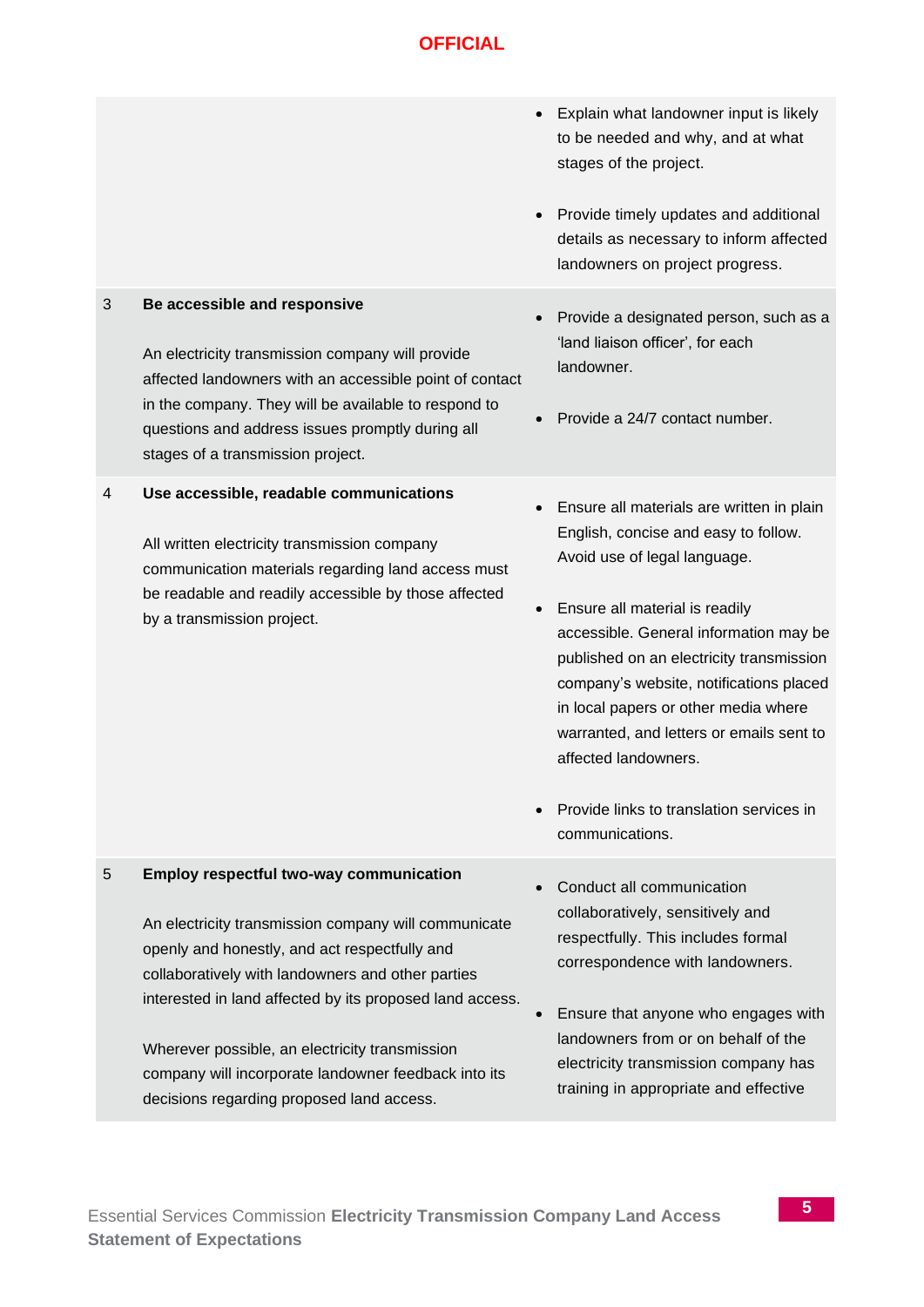stakeholder engagement, including on the principles in this document.

- Be flexible where practicable to reschedule appointments and land access activities if reasonably requested by the landowner.
- Adapt the mode, method and points of access if appropriate, if reasonably requested by the landowner.
- For example, where it is possible without impacting project timelines, adjustments could be made to minimise harm when paddocks are wet, during critical days of seasonal production operations, or when a landowner is unavoidably absent from a property.
- On request from a landowner an electricity transmission company should share the outcomes of its investigations with the landowner where appropriate and where able to do so.

|   | Process of communication and engagement                                                                                                                                                                       | <b>Examples of actions by electricity</b><br>transmission companies                                                                                    |
|---|---------------------------------------------------------------------------------------------------------------------------------------------------------------------------------------------------------------|--------------------------------------------------------------------------------------------------------------------------------------------------------|
| 6 | Identify and contact those affected<br>An electricity transmission company will make diligent<br>and comprehensive efforts to identify and contact<br>landowners and others likely to be directly affected by | Contact the registered landowner of the<br>property to be accessed.<br>Contact persons occupying the<br>property to be accessed.                       |
|   | its proposed land access.                                                                                                                                                                                     | Implement reasonable fallback<br>measures when contact is not achieved<br>or acknowledged (for example, making<br>enquiries with Local Government), in |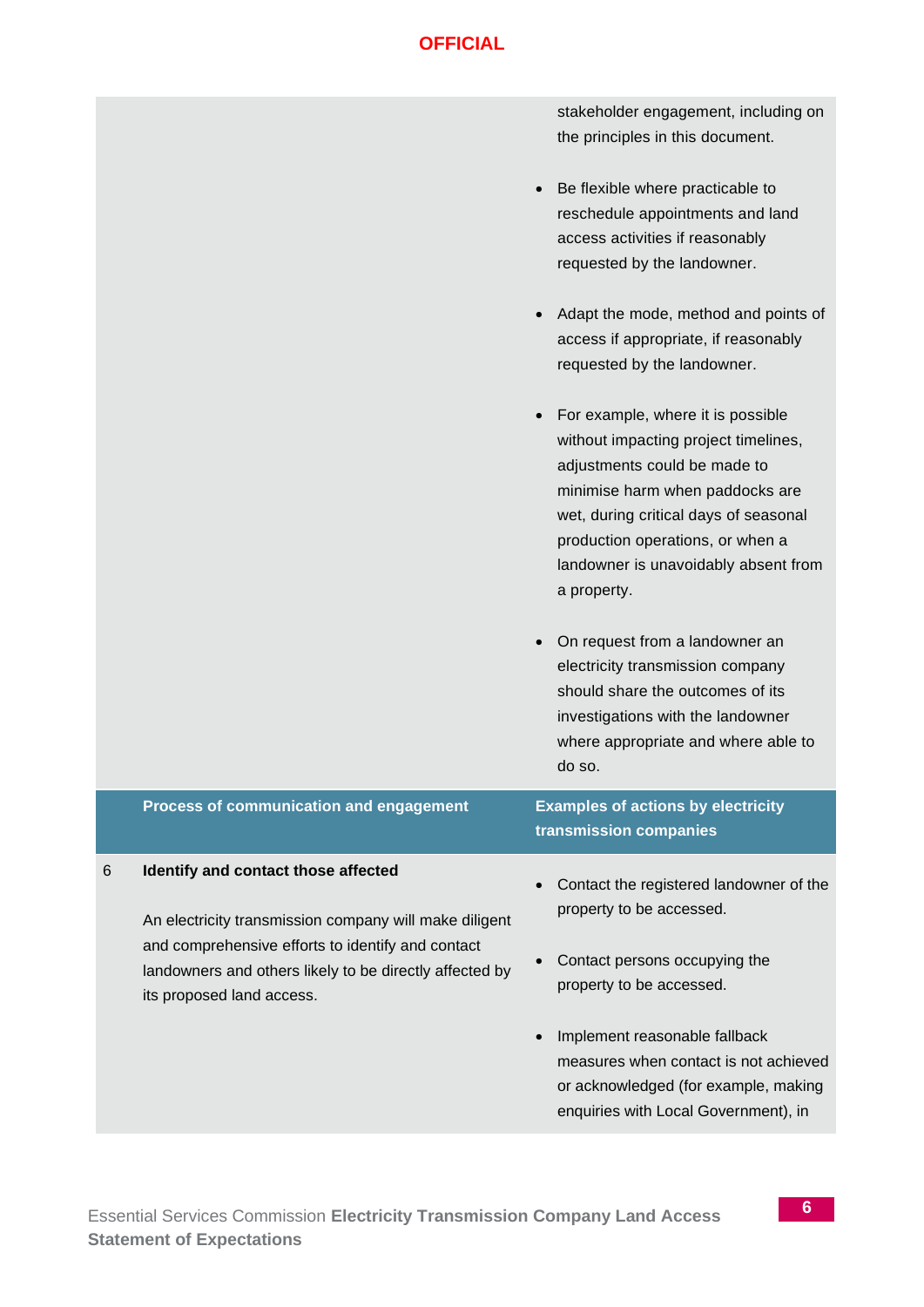compliance with applicable privacy laws.

• Communication may be via registered mail where other attempts at contact have failed.

#### 7 **Provide identification on contact**

An electricity transmission company will ensure that anyone contacting landowners regarding land access (whether by phone or verbally in person) from or on behalf of the electricity transmission company, will clearly identify themselves and who they work for, and specify the purpose of the contact.<sup>5</sup>

The electricity transmission company need not disclose the full names of individuals acting for or on its behalf, provided that the individual has identification or written authorisation that a landowner can readily verify with the electricity transmission company.

#### 8 **Outline access rights and obligations**

An electricity transmission company will provide information on the rights of landowners' and parties interested in land in relation to its land access, as well as the company's commitment to meeting the principles in this statement of expectations.

An electricity transmission company will publish or provide a link to this statement of expectations on the electricity transmission company's website.

• An electricity transmission company may implement a system that allows quick verification of credentials for authorised officers, rather than providing individuals' full details.

- Direct stakeholders to this statement of expectations and to related published information.
- Provide a simple description of:
	- − the electricity transmission company's right to access land even without a landowner's consent, and its obligation to do as little harm as possible.
	- − the entitlement to compensation if the electricity transmission company

<sup>5</sup> Section 93(4) of the Act allows an electricity company to exercise its section 93 powers by its officers or employees or by any other person authorised in writing by it or by the officers or employees of any such person.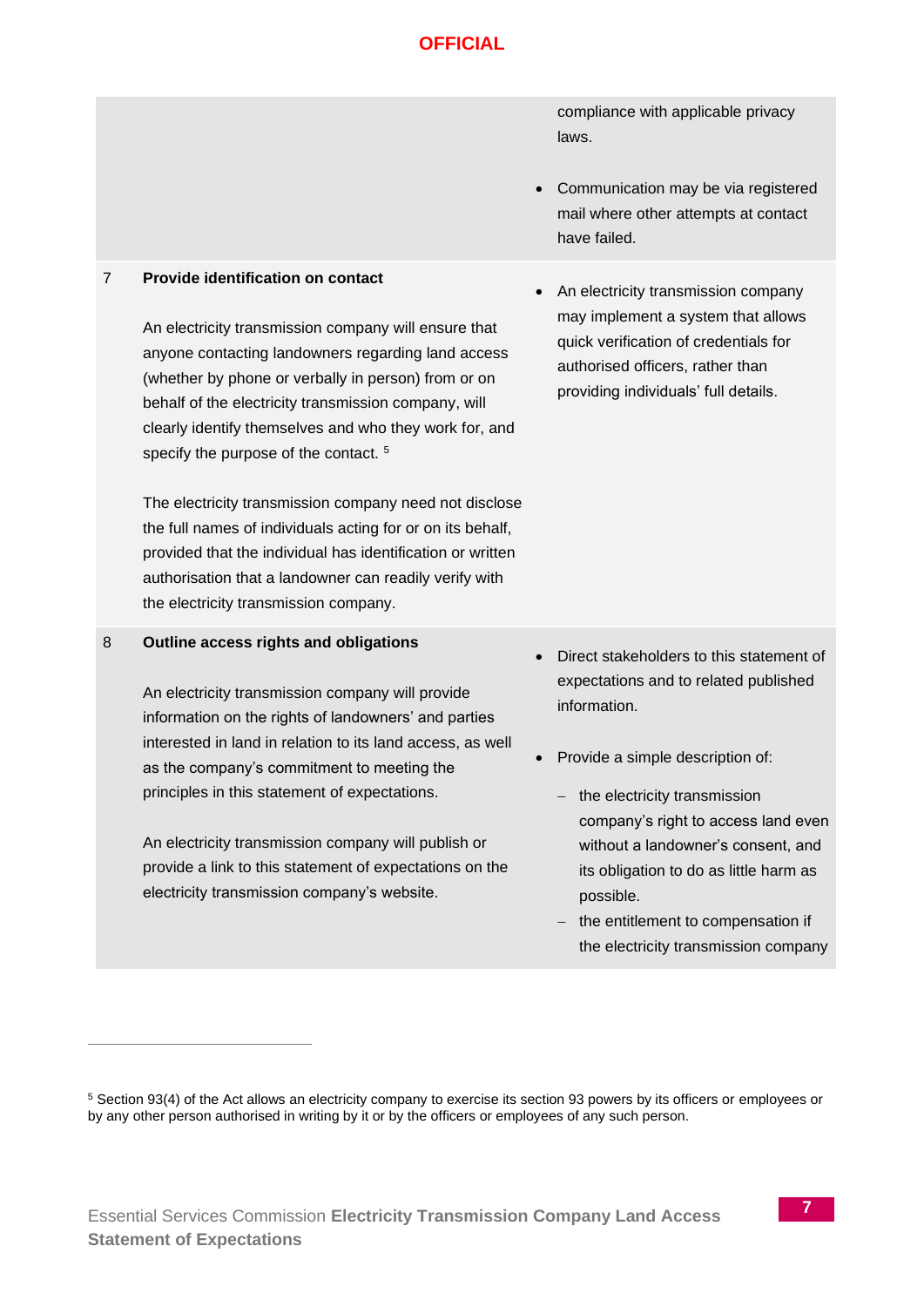#### 9 **Make clear when and why access is required**

An electricity transmission company will provide such information as is reasonably necessary for a landowner to understand when and why proposed access to the landowner's property is required.

An electricity transmission company will provide its best estimate of the duration of access and will also explain variables that may affect that duration.

Agreed arrangements for access may be time and purpose limited.

causes damage when exercising its rights to access land.

#### Explain:

- which stage of the transmission project lifecycle the proposed access relates to (that is for planning and investigations, construction, or for operation and maintenance of installed assets)
- the planned dates and times when access is sought, and any variables that may affect proposed timing and how these will be communicated
- the types of activities to be conducted on the land during access
- the purpose of access (for example, survey, physical investigation, photographs or works)
- the nature of proposed investigations (for example, soil composition, groundwater, flora, fauna, indigenous sites)
- the specified area or areas of land which are requested to be accessed (if this can be reasonably identified prior to gaining physical access).
- the expected point or points of entry.
- Provide timely information to help landowners and parties interested in land to understand the opportunities they have to participate in consultation on the project. This information should

#### 10 **Explain the processes involved**

An electricity transmission company will provide information on the processes and decisions relating to its proposed land access for a greenfield transmission project.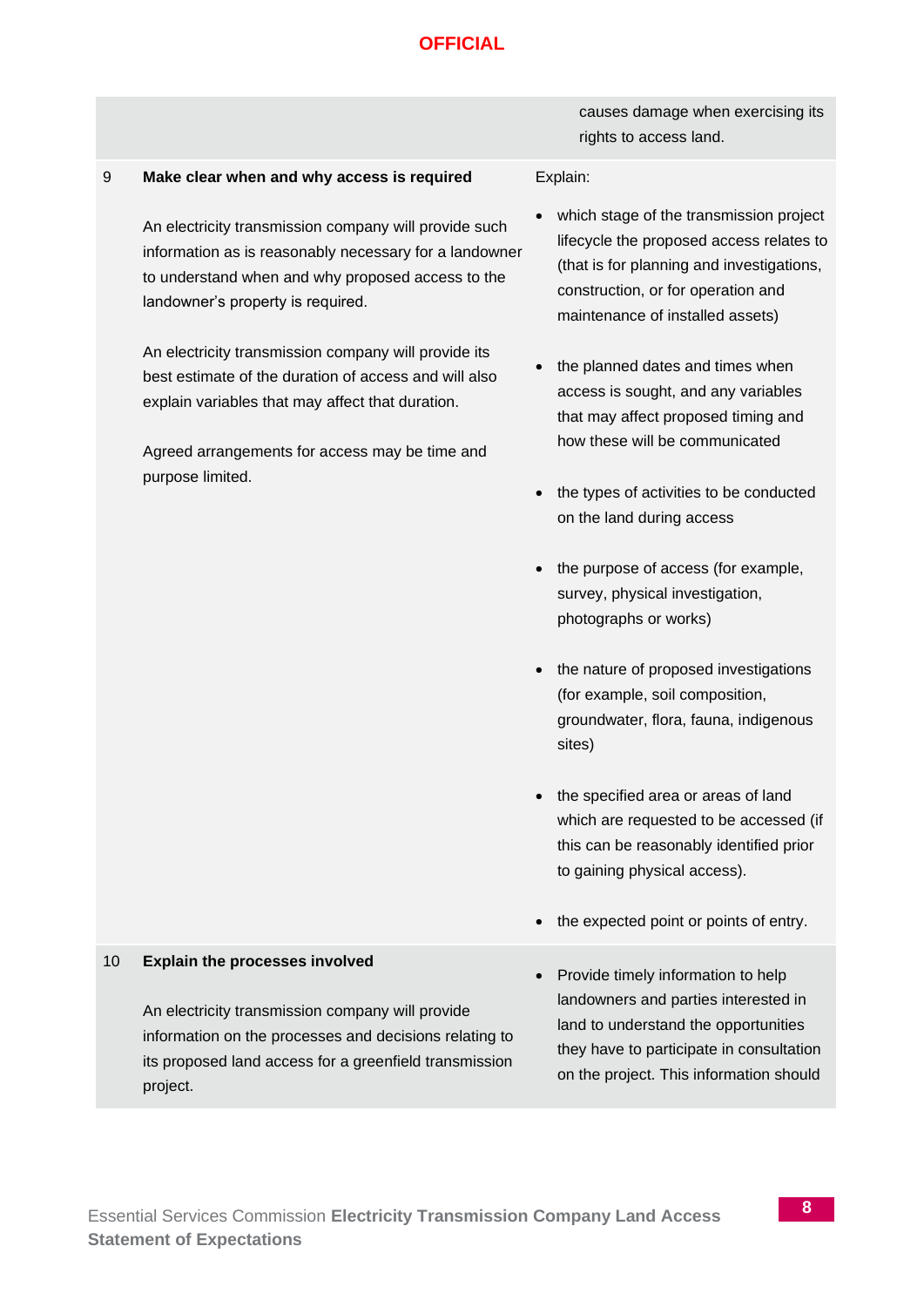|    |                                                                                                                                                                                                                                                                                                                                                                     |           | be provided in addition to the general<br>information listed in principle 2.<br>Explain interactions of the access<br>sought with environmental, planning<br>and other relevant government<br>processes.                                                                                                                                                                                                                                                                                                                                                                                                                                                   |
|----|---------------------------------------------------------------------------------------------------------------------------------------------------------------------------------------------------------------------------------------------------------------------------------------------------------------------------------------------------------------------|-----------|------------------------------------------------------------------------------------------------------------------------------------------------------------------------------------------------------------------------------------------------------------------------------------------------------------------------------------------------------------------------------------------------------------------------------------------------------------------------------------------------------------------------------------------------------------------------------------------------------------------------------------------------------------|
| 11 | Commit to details on how access will occur<br>An electricity transmission company will consult with<br>landowners on access details and commit to how<br>access will occur. Where possible, landowners'<br>preferences will be taken into consideration.                                                                                                            | $\bullet$ | Identify and agree where possible with<br>the landowner the dates, times and<br>expected duration and mode of access.<br>Identify key variables that may affect<br>the proposed details.<br>Identify what equipment will be brought<br>onto the land and the purpose it will be<br>used for.<br>Identify how many people are expected<br>to enter the land on behalf of the<br>electricity transmission company, and<br>which company or organisation they<br>represent.<br>Commit to minimising attendance<br>where possible and appropriate,<br>generally only with those personnel<br>reasonably required to safely perform<br>investigations or works. |
| 12 | Give reasonable notice of proposed access<br>An electricity transmission company will ensure that<br>notice periods and notice content (that is, providing<br>details of activities) are reasonable. These must be<br>proportionate both to the stage of the project, and to<br>the potential impact of access on landowners and<br>parties interested in the land. |           | Seek agreement on reasonable notice<br>periods for access that reflect land use<br>and related timing requirements (for<br>example, stages of crop growth, animal<br>husbandry).<br>Establish a preferred protocol with<br>landowners for providing adequate<br>notice for access requests or changing                                                                                                                                                                                                                                                                                                                                                     |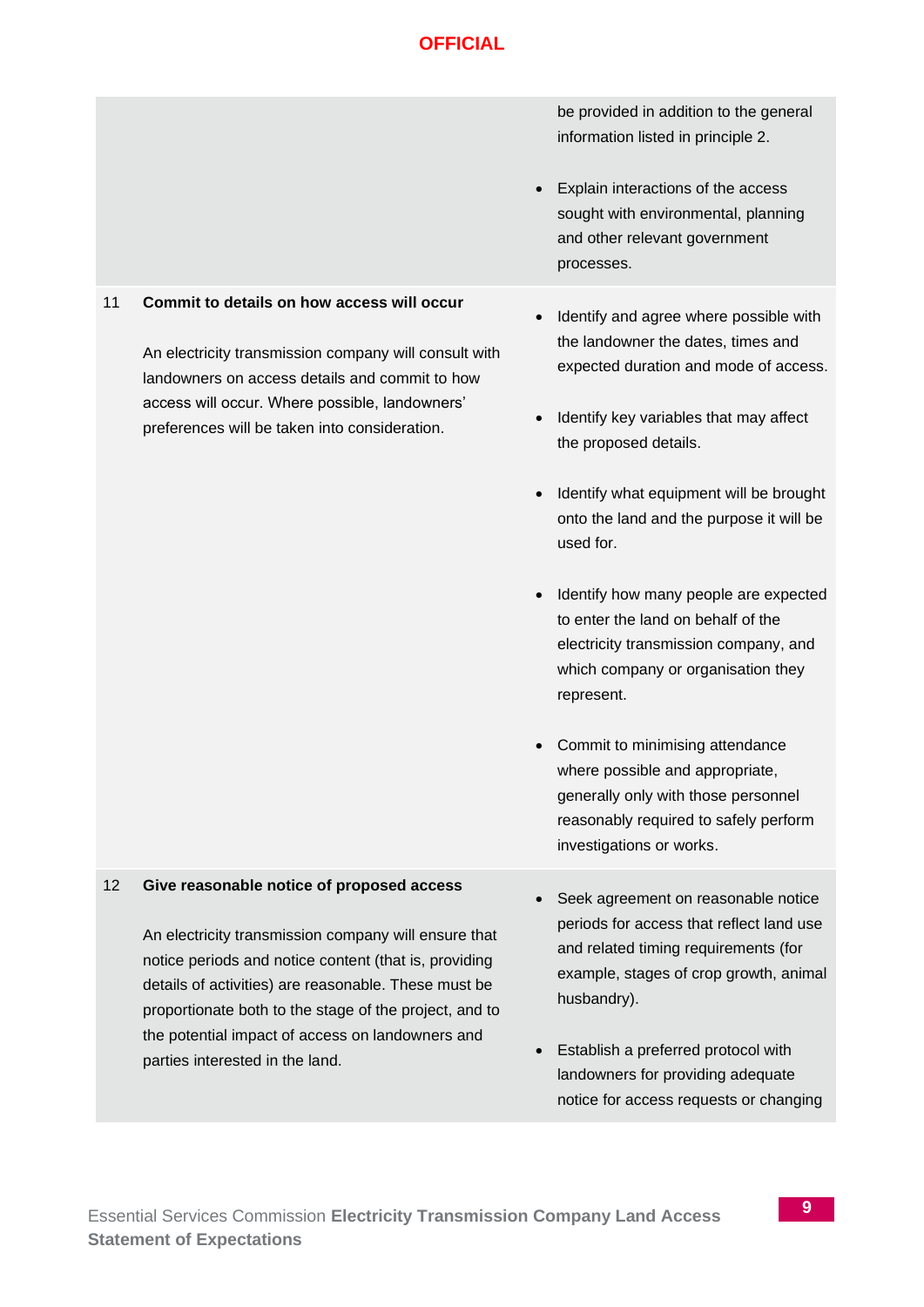| 13 | An electricity transmission company will establish and<br>publish minimum notice periods for land access.<br>Where practicable, notice periods and formats should<br>reflect the landowner's preferences.<br><b>Keep records</b>    | of access requests (for example, email,<br>phone call or letter).<br>Confirm in writing verbal<br>$\bullet$                                                                                                                                                                                                                                               |
|----|-------------------------------------------------------------------------------------------------------------------------------------------------------------------------------------------------------------------------------------|-----------------------------------------------------------------------------------------------------------------------------------------------------------------------------------------------------------------------------------------------------------------------------------------------------------------------------------------------------------|
|    | In accordance with electricity transmission licences, an<br>electricity transmission company will maintain access-<br>related records of its contact with landowners and<br>parties interested in land for a period of seven years. | communications pertaining to the<br>manner of access with the landowner.<br>Document all communications<br>$\bullet$<br>regarding land access between<br>electricity transmission company<br>officers and landowners.<br>Make these communications available<br>$\bullet$<br>to the landowner in a timely fashion<br>upon their request.                  |
| 14 | Maintain confidentiality and respect privacy<br>An electricity transmission company will ensure that it<br>collects and maintains data strictly in accordance with<br>privacy legislation.                                          | Apply privacy principles to access-<br>$\bullet$<br>related information collected. This<br>includes only collecting and dealing<br>with information in accordance with the<br>Australian Privacy Principles as<br>provided in the Privacy Act 1988 (Cth).<br>Provide individuals with the right to<br>correct their personal information if<br>necessary. |
|    | <b>Managing impacts of access</b>                                                                                                                                                                                                   | <b>Examples of actions by electricity</b><br>transmission companies                                                                                                                                                                                                                                                                                       |
| 15 | Minimise impact on land and landowners<br>An electricity transmission company will take all<br>reasonable measures to minimise the impact of its<br>access on landowners and parties interested in land,<br>and on the land itself. | Cause as little harm, inconvenience<br>and damage as possible to the land, as<br>well as to anything living on or growing<br>on the land.<br>Remain upon the land only for such a<br>$\bullet$<br>period as is reasonably necessary.                                                                                                                      |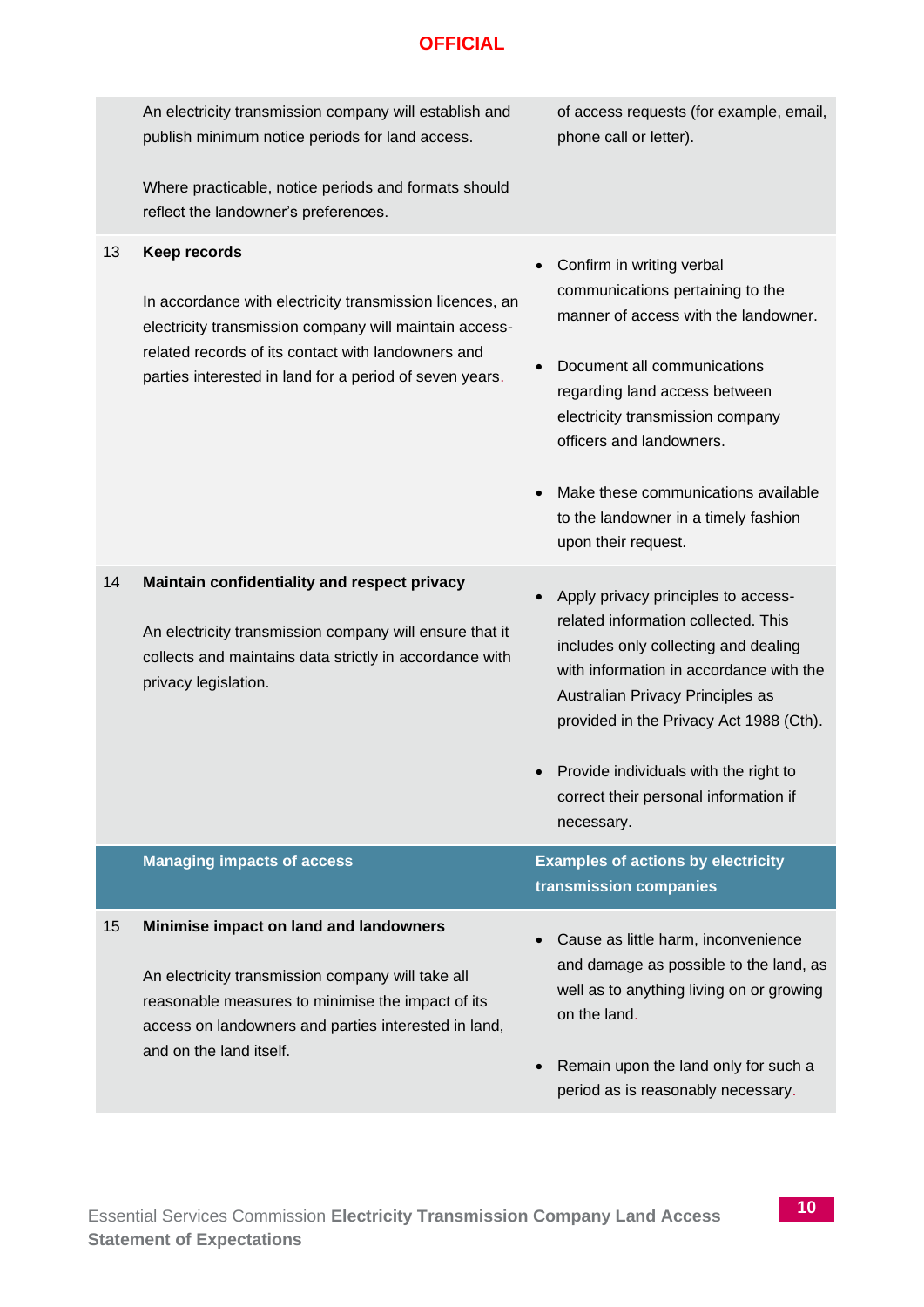This reflects the company's statutory obligations in section 93 of the Act to do as little damage as possible, and to make full compensation to the owner and all parties interested in the land for damages they sustain in consequence of the exercise of access powers under section 93 of the Act.

- Remove all plant, machinery, equipment, goods or buildings brought onto, or erected on, the land on completion of access (other than any of those things that the landowner or occupier agrees may be left on the land or which are required for the purpose of the access, such as equipment for animal surveys).
- Leave the land— as close as possible— in the condition in which it was immediately before the land was accessed.
- Use best endeavours to cooperate with the landowner and land occupier.

#### 16 **Meet expected work standards**

An electricity transmission company will ensure that all its activities on the land are undertaken in accordance with all relevant Commonwealth, State and Local Government laws. These activities are to be conducted in a proper, efficient and effective manner.

#### 17 **Meet requirements for field-based employees and contractors accessing land**

An electricity transmission company will require all persons entering or accessing land on its behalf to provide identification, if requested, on each entry. Such persons are expected to have the relevant skills, training and qualifications to undertake their allocated tasks.

All persons must respect the landowner's privacy, private assets and infrastructure. All gates, fences and grids are to be left as found, unless otherwise advised by the landowner, or where necessary and in accordance with good industry practice.

- Where practicable, ensure vehicles use existing roads, access points, tracks, designated work areas or set-down areas.
- Where not practicable, liaise with landowners to determine the most appropriate paths of entry.
- Use risk mitigation measures. Specific examples for such measures are set out in principles 18 to 21.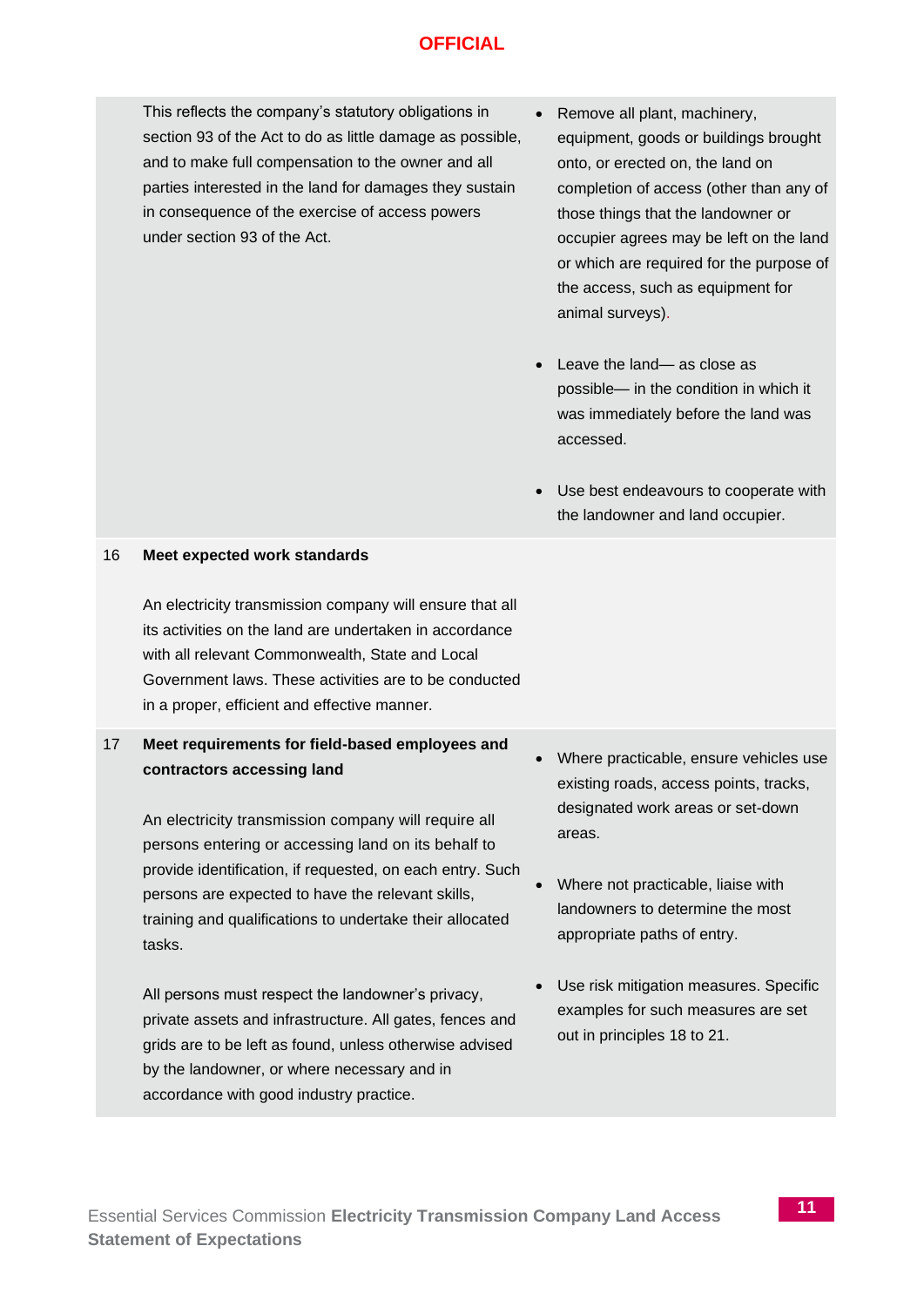All reasonable measures to identify, avoid and mitigate risks must be observed, as well as compliance with this statement of expectations.

#### 18 **Implement environmental and biosecurity controls**

An electricity transmission company will take all reasonable actions to ensure that in accessing land, it does not spread weeds, pests or pathogens.

They will consult with landowners to understand property-specific needs (including any relevant biosecurity plans) and will provide details of its own environmental and biosecurity policies and plans on request.

- Implement systems to check for active biosecurity incidents or outbreaks in an area prior to accessing a property and comply with any statutory limitations on movements arising from such incidents or outbreaks.
- Adopt 'come clean, leave clean' practices.
- Observe biosecurity signage on properties.

#### 19 **Manage fire risks**

An electricity transmission company will take all reasonable measures to identify and mitigate fire risks associated with accessing and using land for transmission and will act in accordance with its own bushfire management plans.

#### 20 **Manage COVID and other health risks**

An electricity transmission company will implement a COVID-safe protocol to cover all aspects of access.

An electricity transmission company will implement such other measures and protocols as are required from time to time under orders issued by the Minister for Health under the Public Health and Wellbeing Act 2008, or as are reasonably requested by a landowner.

**Managing complaints and disputes effectively and fairly Examples**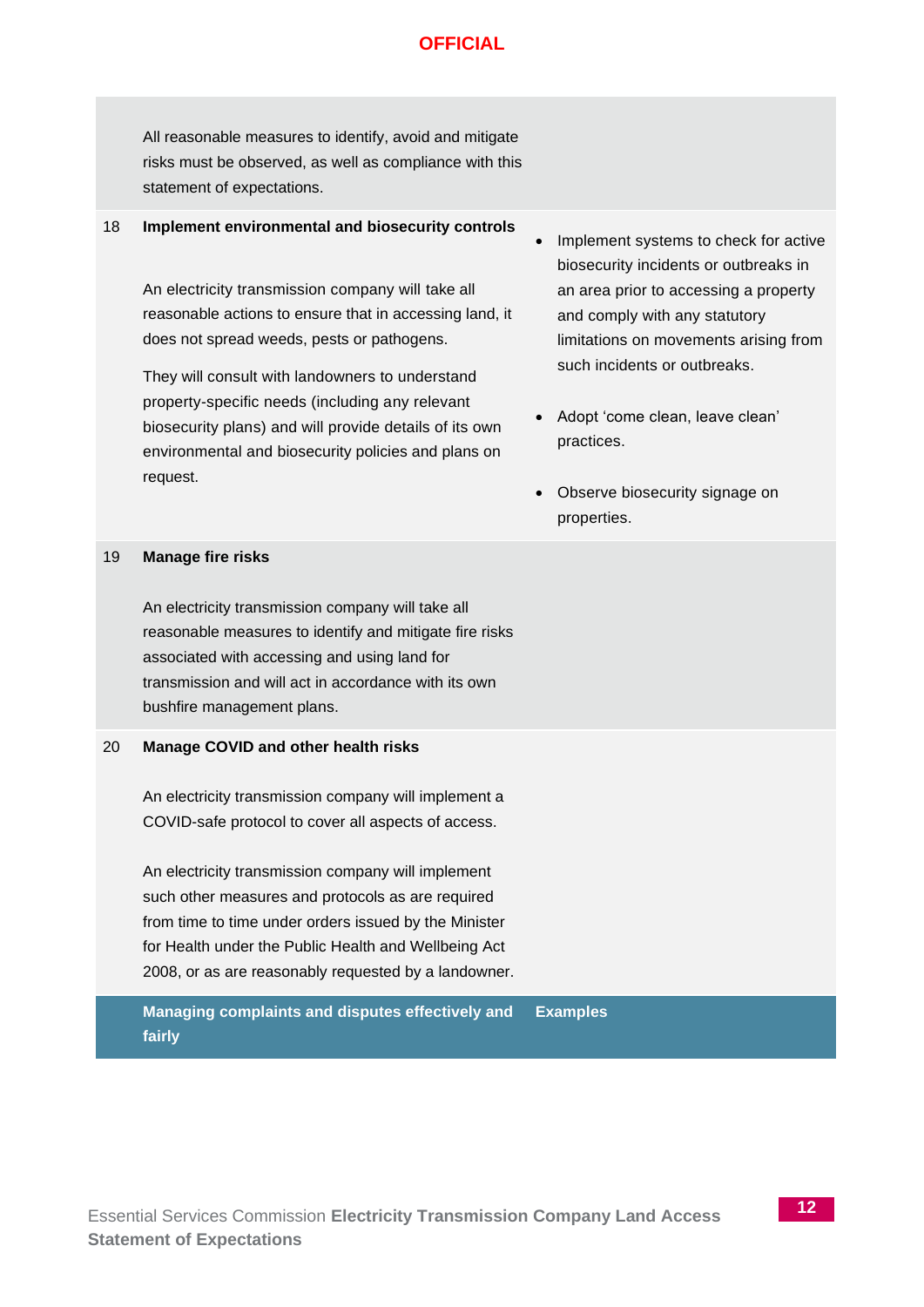#### 21 **Implement effective complaint handling**

An electricity transmission company will implement effective complaint-handling processes and standards that meet current Australia and New Zealand standards for complaints handling.

This process is to ensure honest, respectful, and timely responses to issues raised by landowners and parties interested in land affected by its land access.

- Publish clear steps to follow and relevant persons to contact to escalate complaints, for people who have concerns or are not satisfied with an electricity transmission company's response or actions.
	- Such steps may be:
	- − Contact the designated land liaison officer (with contact details provided).
	- − If not satisfied, escalate concerns to a complaint resolution team (with an email address provided). If a complaint cannot be resolved following further internal investigation, contact the Energy and Water Ombudsman Victoria.

#### 22. **Offer dispute resolution**

An electricity transmission company will offer third party dispute resolution to landowners and parties interested in land affected by its land access.

An electricity transmission company will provide landowners and parties interested in land affected by its land access with details of the Energy and Water Ombudsman Victoria (EWOV) scheme.

An electricity transmission company is encouraged to include provision for third party dispute resolution in its negotiated access agreements.

- EWOV may resolve disputes involving its electricity transmission company members.
- Where statutory access does not meet reasonable expectations under this statement of expectations, landowners and parties interested in land may pursue dispute resolution through EWOV.
- Where a voluntary access agreement is in place, parties should utilise any third party dispute resolution body nominated under their agreement.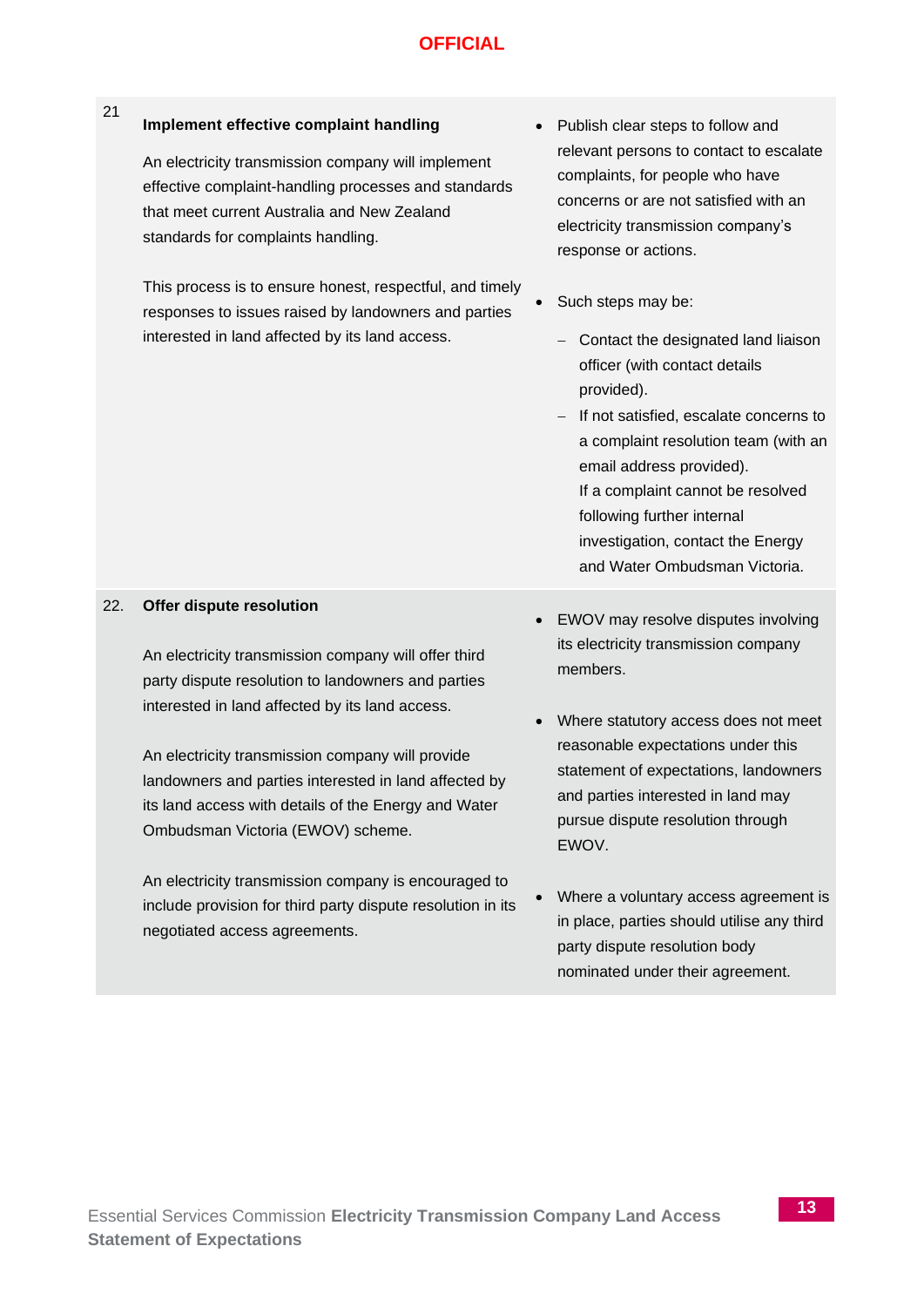## **2.1. Exception to notification to deal with emergencies**

An electricity transmission company must ensure its network is always maintained and operated in a safe way.

If an emergency occurs during the design, planning, construction, maintenance or operation phases of a project, an electricity transmission company may require immediate access to land without prior notice in order to meet its safety or other legal and regulatory obligations.

As soon as practicable after the emergency access occurs, the electricity transmission company is expected to provide affected landowners and parties interested in land with details of the access. This must include information on the time, duration and purpose of access.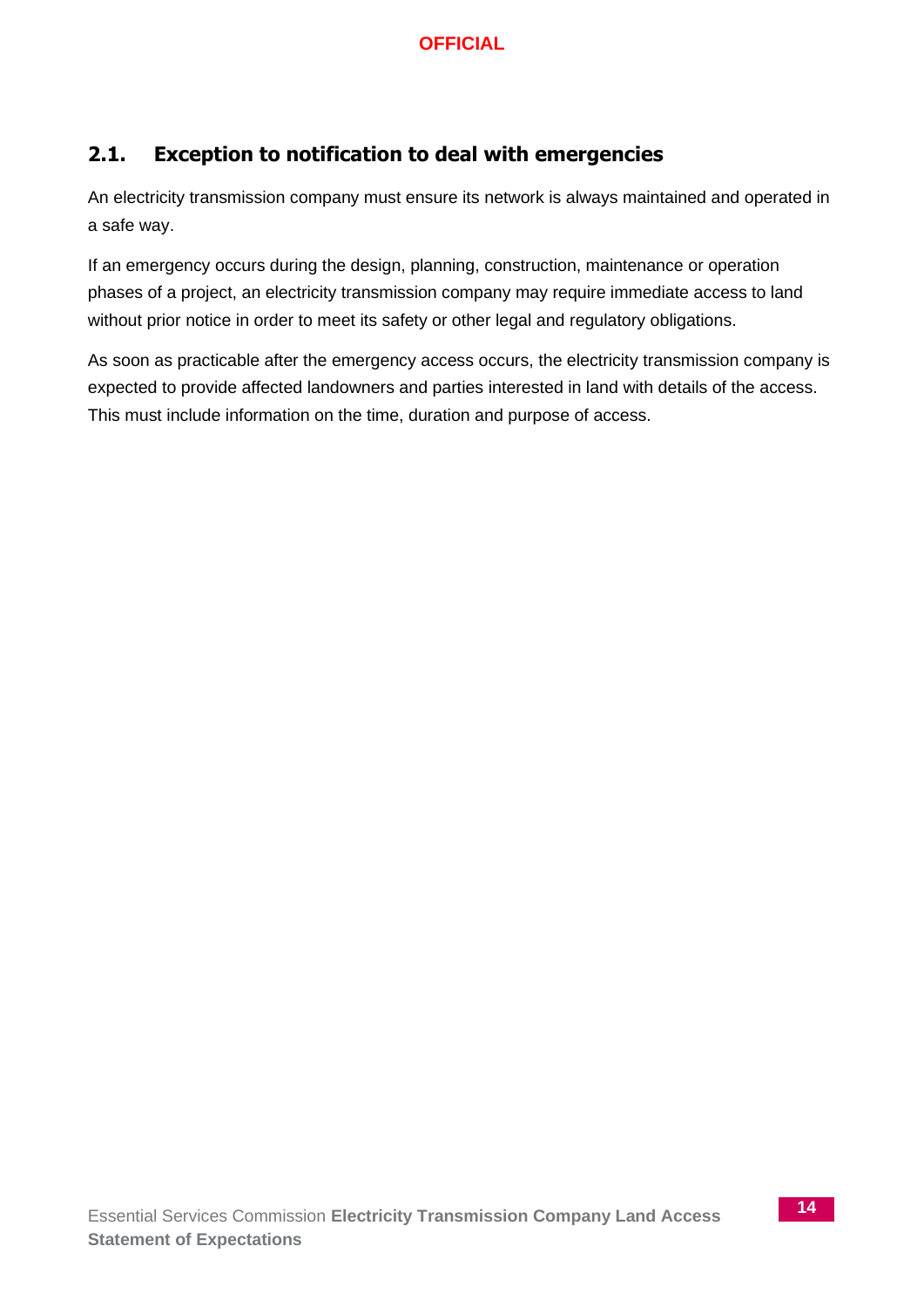# 3. Expectations of landowners and parties interested in land

Landowners and parties interested in the affected land are critical partners and stakeholders with electricity transmission companies in the delivery of major energy projects. They also play a major role in provision of essential transmission services.

Cooperation and acceptable outcomes are more likely to be achieved where landowners:

- liaise with the electricity transmission company in good faith
- provide responses to electricity transmission company requests or notices with minimum delay
- respect the rights and activities of the electricity transmission company, and provide reasonable access
- promptly notify the electricity transmission company of any damage to property caused by the company
- engage in negotiations with the electricity transmission company to determine appropriate conduct and compensation arrangements
- ensure that those present on their land do not impede the electricity transmission company's authorised activities and do not, in any circumstances, jeopardise the physical or personal safety of any authorised representative of the electricity transmission company.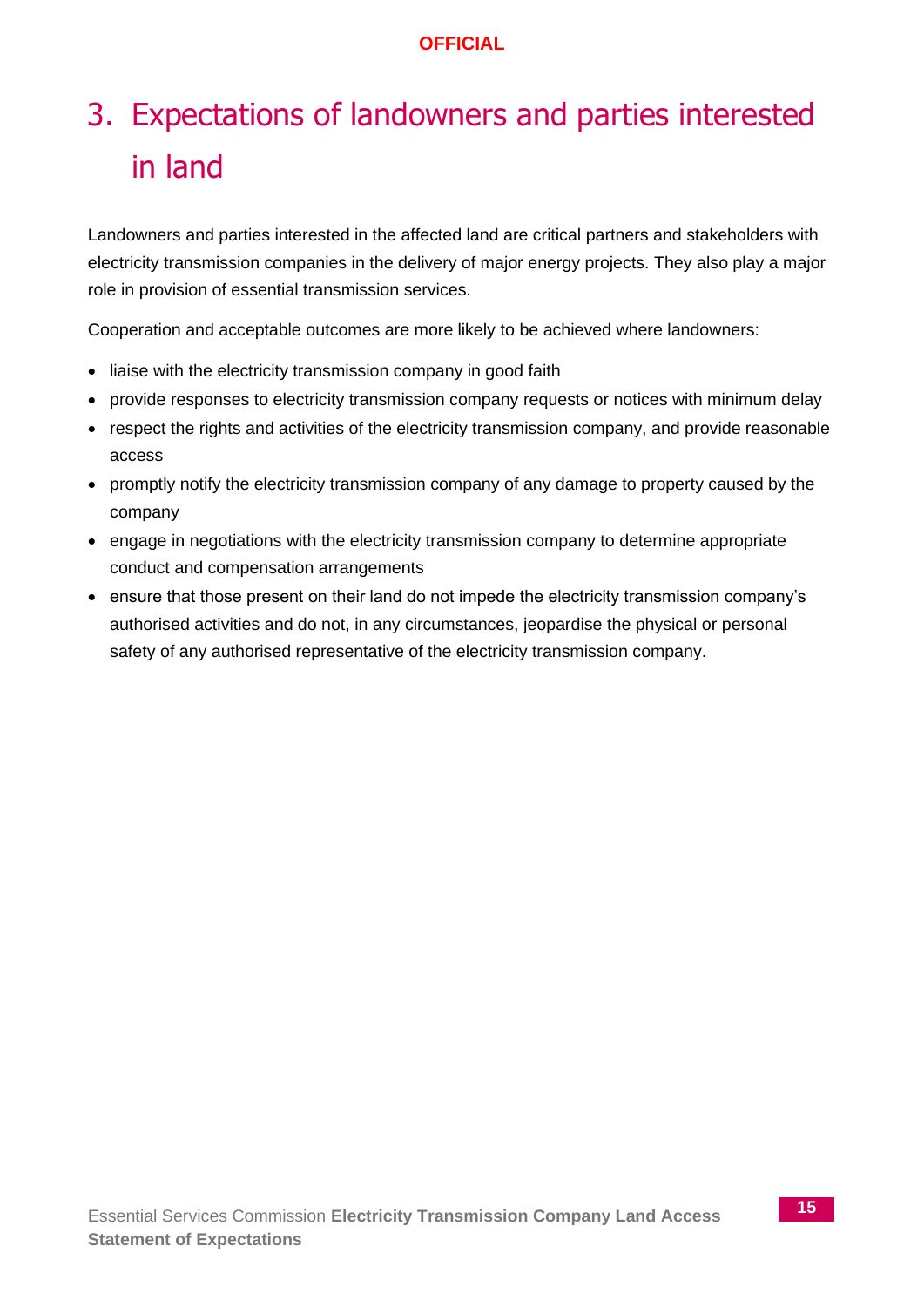# 4. Consequences of refusing engagement and access

If, despite an electricity transmission company's compliance with this statement of expectations, a landowner refuses to engage with the electricity transmission company or to allow access, then:

- The electricity transmission company should document the refusal and surrounding circumstances.
- The electricity transmission company may exercise its statutory powers of access but must do as little harm as possible in exercising those powers.
- The electricity transmission company must compensate for damage it causes in accordance with s93(2) of the Act.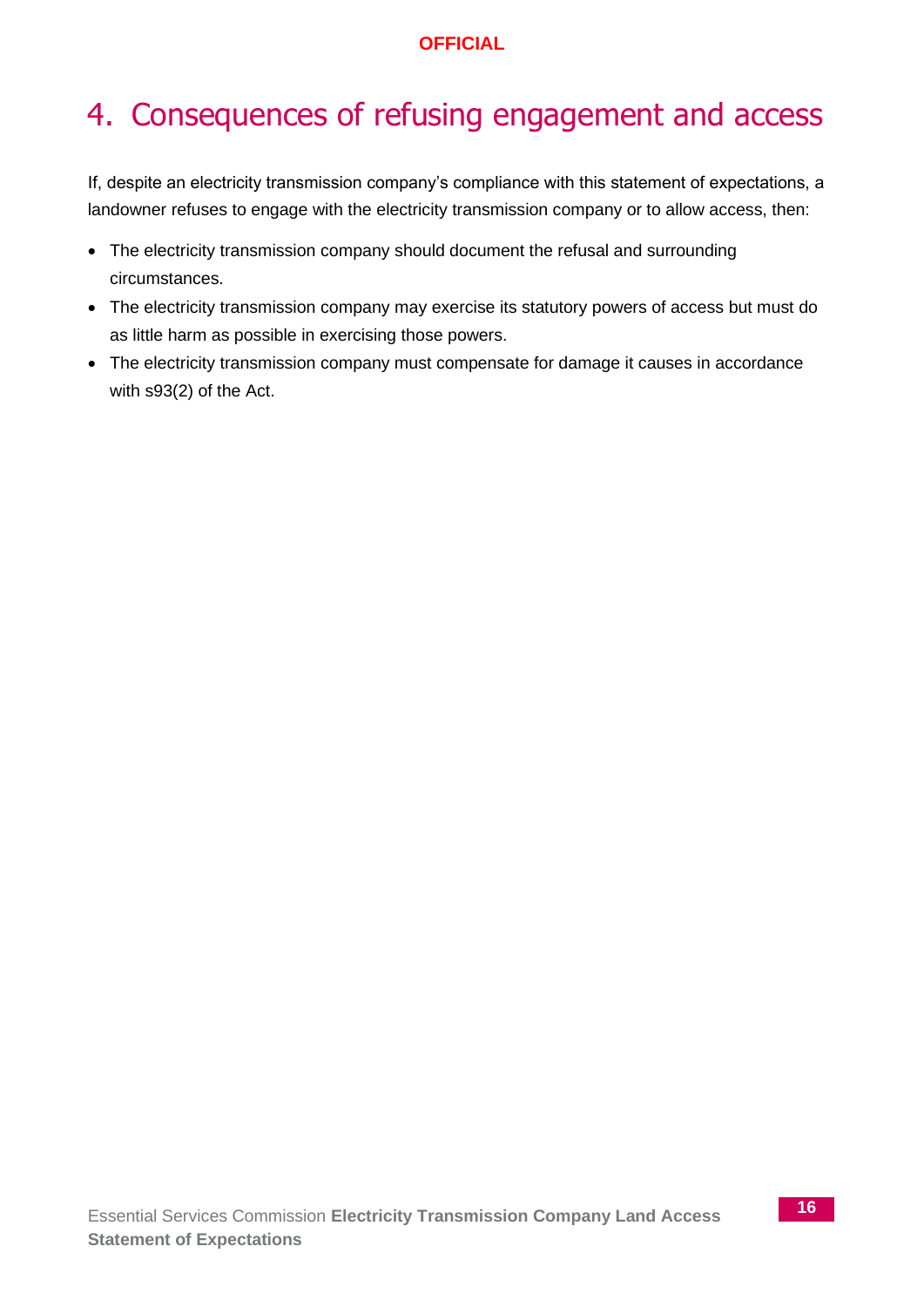# Appendix A

## **Section 93 Powers as to works etc.**

#### **Extract from the Electricity Industry Act 2000**

Taken from Version No. 093, Electricity Industry Act 2000

Version incorporating amendments as at 1 March 2022.

#### **93 Powers as to works etc.**

- (1) For the purposes of this Act, an electricity corporation, subject to this Act—
	- (a) may enter upon any lands and sink bores and make surveys and do any other acts or things necessary for sinking bores or making surveys; and
	- (b) may, with any equipment or devices, receive, store, transmit, or supply electricity, water, brown coal or products of brown coal over, or under, any land and may enter on any land upon either side of such equipment and fell or remove any tree or part of a tree or any obstruction which in the opinion of the electricity corporation it is necessary to fell or remove; and
	- (c) subject to the **Water Act 1989**, may divert water from any waterway, lake, lagoon, swamp or marsh, or alter the bed, course or channel of any waterway; and
	- (d) subject to the **Road Management Act 2004**, may enter upon any public or private land or roads and construct any works or place on under or over any such land or road any structure or equipment and may repair, alter or remove any such structure or equipment or any works under its control; and
	- (e) may do all other things necessary or convenient for constructing, maintaining, altering, or using any works or undertakings of, or under the control of, the electricity corporation.
- (2) In the exercise of the powers under subsection (1), an electricity corporation must do as little damage as may be and, must, if required within 2 years from the exercise of the powers, make full compensation to the owner of and all parties interested in any land for any damage sustained by them in consequence of the exercise of the powers.
- (3) Compensation under subsection (2) shall be either a gross sum or a yearly rent as may be agreed and, in default of agreement, shall be determined in the manner provided in the **Land Acquisition and Compensation Act 1986**.
- (4) An electricity corporation may exercise its powers under this section by its officers or employees or by any other person authorised in writing by it or by the officers or employees of any such person.
- (5) This section applies—